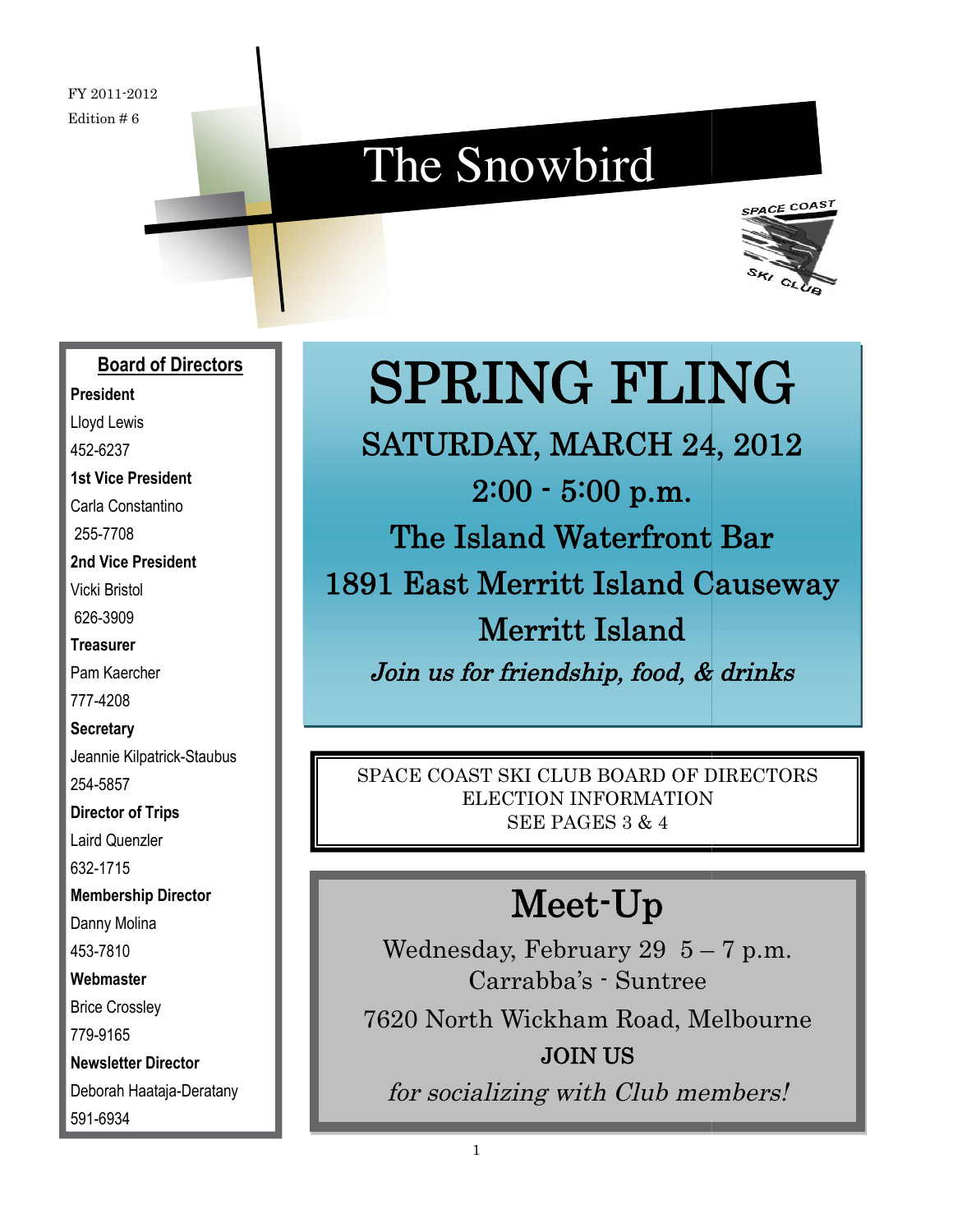#### PRESIDENT'S MESSAGE

Dear Members,

It has been a privilege to serve as your President these past two years. We will be electing a new board of directors soon, so let us know if you're interested in serving.

I'd like to thank all of you who traveled with us this year. We had an especially great trip to Steamboat, making many new friends. Some were first timers. Hang onto those poles MC – they come in handy, don't they? As always, it's been great spending time with old friends, creating lots of new memories. I'd like to extend a special thanks to Pam for making the trip to Steamboat so special and to every other trip leader for a job well done.

Let's all look forward to Spring Fling, where we can get back together, exchange pictures, and talk about where we want to ski next year. The Spring Fling will be held at The Island Waterfront Bar on Merritt Island on March 24, so put that date on your calendars.

As this ski season comes to an end, we begin to plan and look forward to next year's trips.

Hope you all have a happy and safe summer.

Lloyd Lewis, President

Join us on these upcoming adventures: DORAL SPA in July Details on Page 5

IRELAND & ICELAND in September Details on Page 6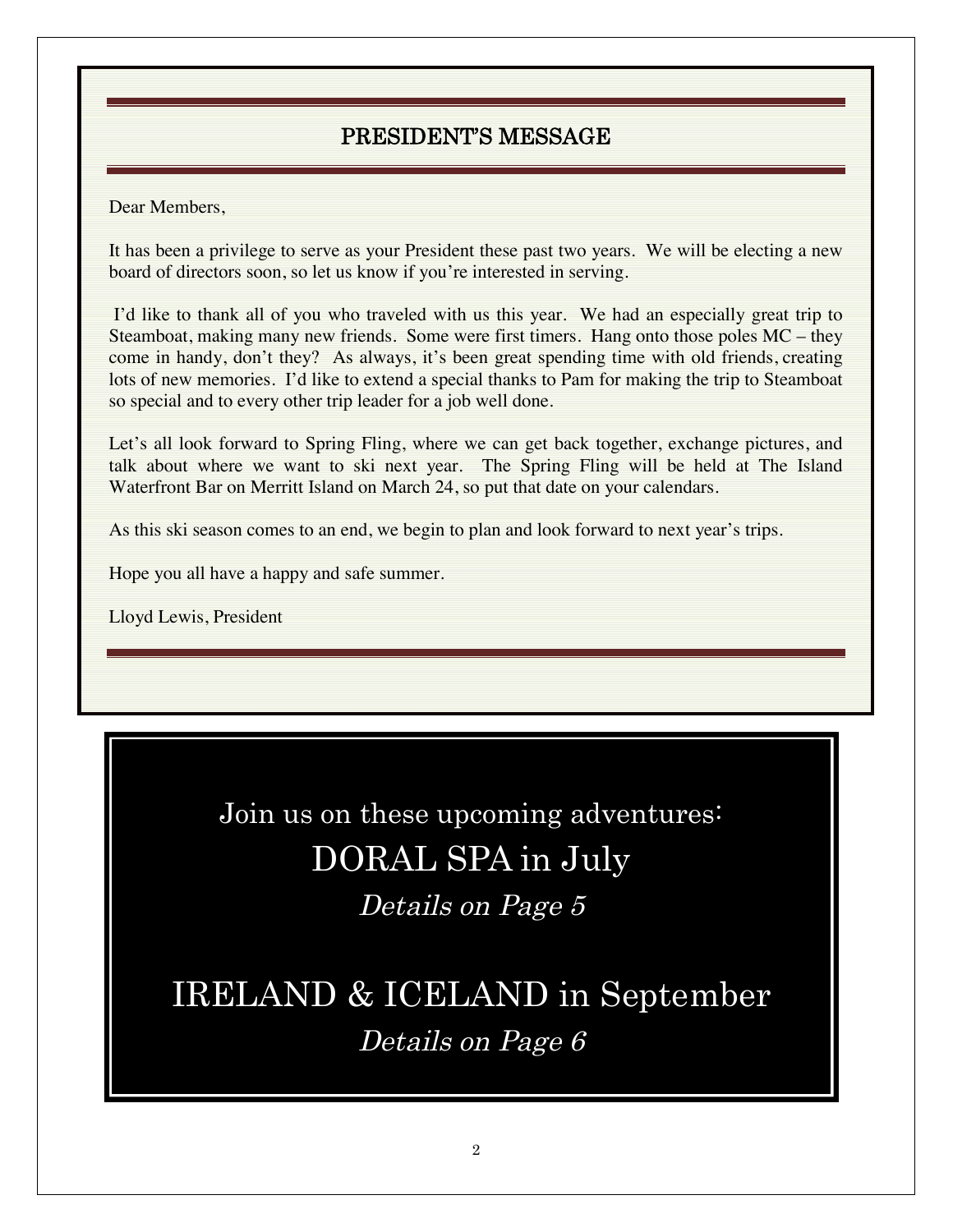### ELECTIONS FOR BOARD OF DIRECTORS

You have an opportunity to serve!

According to the Space Coast Ski Club Bylaws, elections for the Board of Directors are held in even-numbered years, and 2012 is no exception!

The Space Coast Ski Club is a non-profit organization with our Board of Directors positions filled by volunteers and serving a two-year term. Board position descriptions are listed below for your review. We are soliciting candidates to fill these positions. If you are interested in running, please send a brief biography of 100 words or less to the nominating committee of Lloyd Lewis at skilloyd@cfl.rr.com AND Brice Crossley at brice@spacecoastskiclub.com.

### Bios are due NO LATER than March 14th Meet the candidates at the Spring Fling. Voting will be conducted by April 15th.

President - Chairman of the Board of Directors and the Chief Executive Officer of the club and will see that all decisions and resolutions of the Board of Directors are carried out.

First Vice President - Exercises the powers and performs the duties of the President during the absence or disability of the President and is in charge of *producing* and publishing the annual Trips Brochure and shall undertake such other duties as assigned by the President.

Second Vice President or Past President - In charge of Press Relations and Publicity, and shall undertake such other duties as assigned by the President.

Secretary  $\cdot$  Has custody of the official records and the seal of the corporation, and shall record the minutes of the General Membership Meetings and the meetings of the Board of Directors.

**Treasurer** - Has custody of all the club funds, and shall provide an accurate record of the receipts and disbursements. He/She shall be responsible for managing the club bank account, depositing all funds into the account, and, except in emergencies, shall draw all checks on that account.

(Continued on Page 4)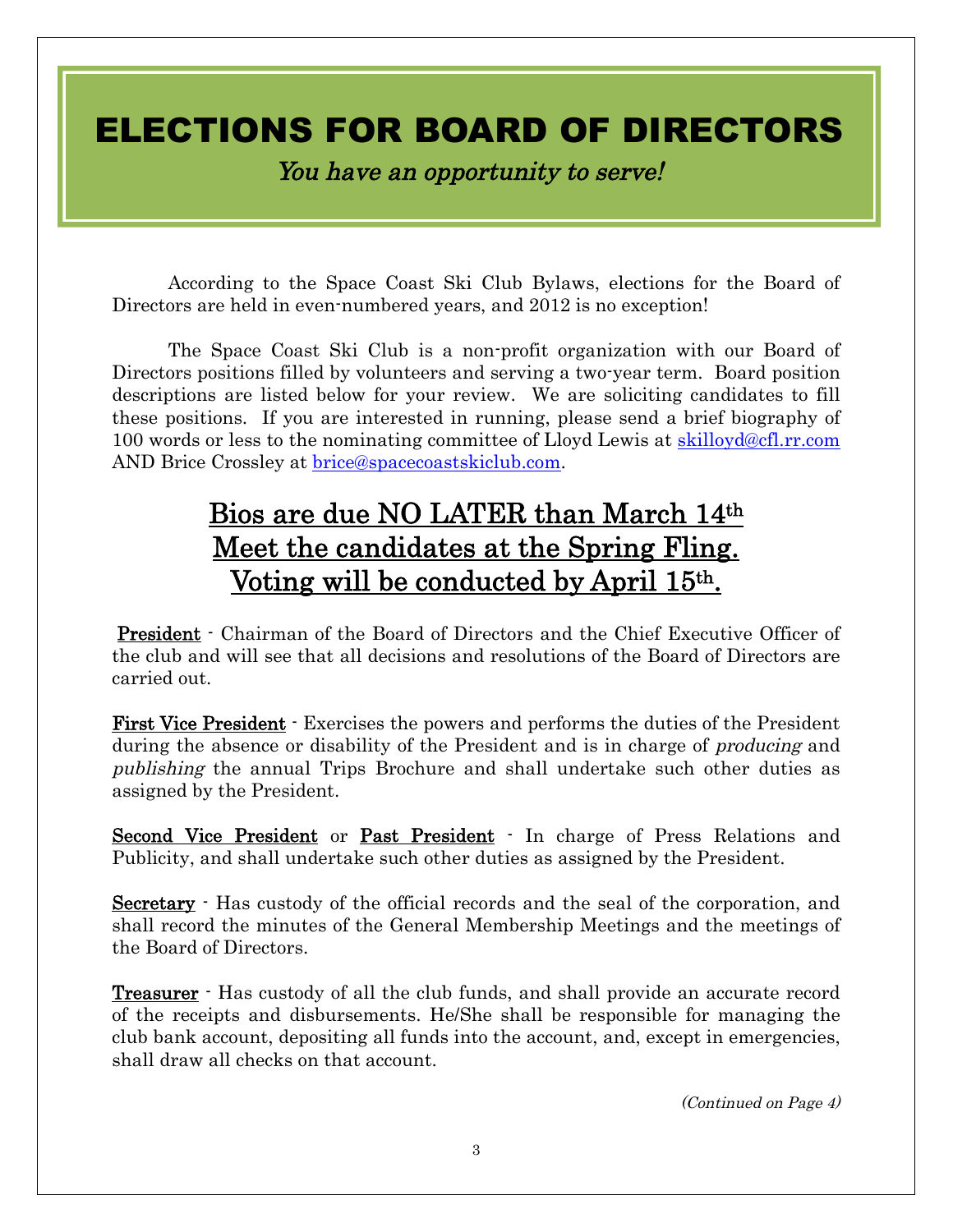Director of Trips - Responsible for coordinating all club ski trips by providing guidance and assistance to all trip leaders. He/She must review all travel arrangements, including air, lodging, etc., to ensure each trip meets the requirements of the Space Coast Ski Club, Inc. and the Florida Ski Council.

Membership Director - Has custody of all membership applications and records. He/She shall be responsible for processing membership applications, maintaining the membership database, encouraging new memberships, encouraging member participation in club activities and coordinating social events. Verifies to the trip leaders the current membership status of all people scheduled for each trip.

Newsletter Editor – Responsible for the development and layout of the Space Coast Ski Club's newsletter, The Snowbird, from information provided to them by the President, Trip Leaders, and others. The frequency and timing of the newsletter is determined by the Board at Club meetings.

Webmaster – Maintains the Space Coast Ski Club's website, www.spacecoastskiclub.com, keeping it current with Club trips and events, including articles, photos and ski club related links as discussed at Club meetings and directed by the President.

\*\*\*\*\*\*\*\*\*\*\*\*\*\*\*\*\*\*\*\*\*\*\*\*\*\*\*\*\*\*\*\*\*\*\*\*\*\*\*\*\*\*\*\*\*\*\*\*\*\*\*\*



COMING SOON… Watch for this season's ski trip photos and trip reports!

Here is <sup>a</sup> preview from Copper!







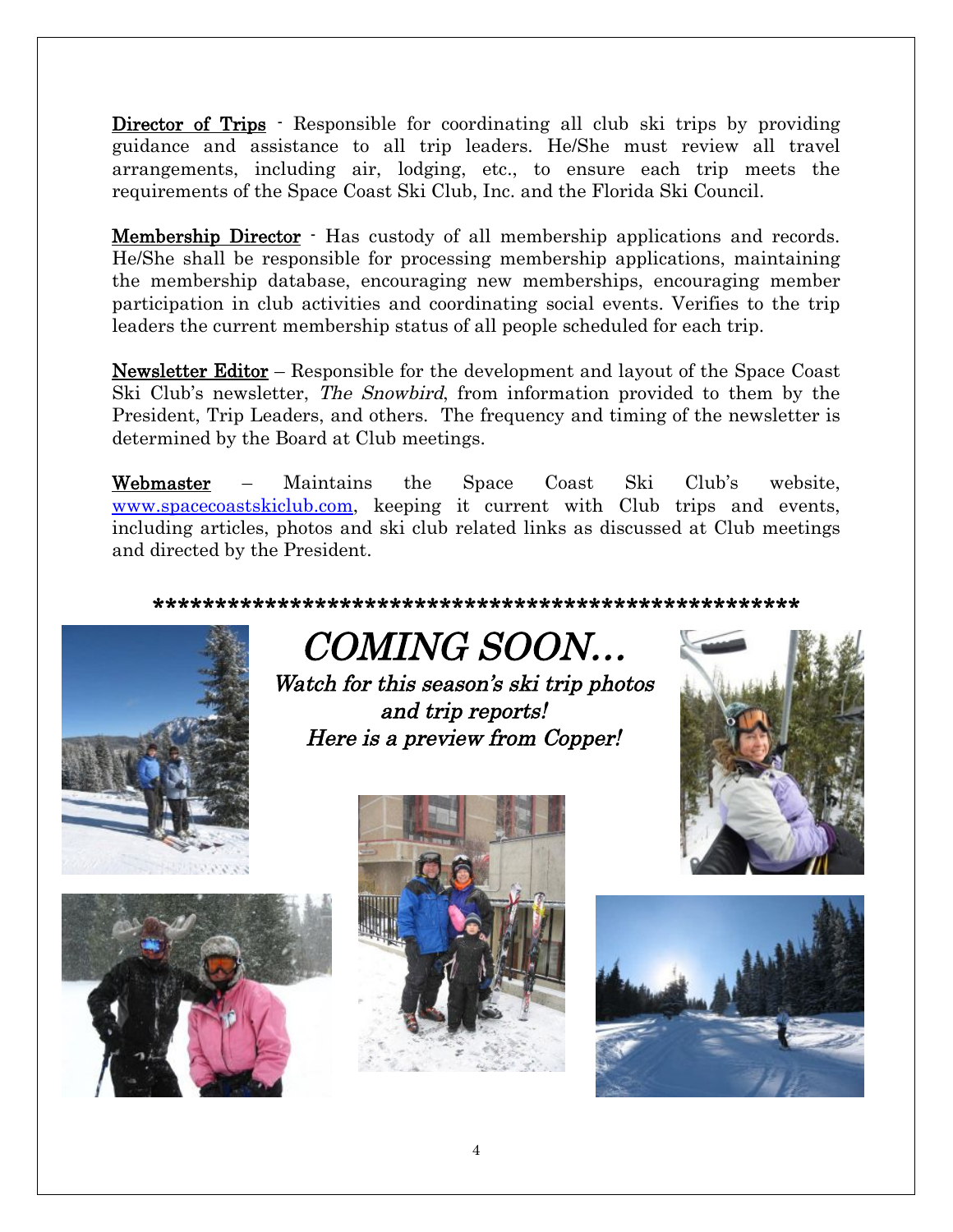# DORAL SPA TRIP July 19-22, 2012

#### Ladies Only Spa Getaway Weekend at the Marriott Doral Golf & Spa Resort

A truly rejuvenating and enriching spa experience awaits you at the Doral. It's the perfect ladies weekend getaway for those craving 2-3 days of relaxation, pampering and renewal. The Spa at Doral is a AAA 4-Diamond award winning resort that has been newly renovated. From the moment you arrive, you will be surrounded by tropical flora, manicured landscaping, cascading waterfalls, and sparkling pools, all with an ambiance to soothe and calm you from head to toe. And the shopping, dining and entertainment venues of Miami are hard to beat!

#### Prices are as follows:

3 nights arriving Thursday, July 19, departing Sunday, July 22

\$485 per person/double occupancy

2 nights arriving Friday, July 20, departing Sunday, July 22

\$335 per person/double occupancy

#### Your spa escape includes:

Garden View Room Full American Breakfast Buffet daily at the Terrazza Restaurant One select 50-minute Spa Treatment per person, per night's stay Use of state-of-the-art fitness center & all spa building

#### Facilities:

Unlimited fitness classes (including Zumba, Pilates, & Spinning) Welcome get-together and resort-sponsored happy hour

Spa Treatment choices include: Doral Signature Massage, Reflexology, Shirodhara, Citrus Mango Body Scrub, Detox Wrap, Doral Custom Facial, Reveal Peel, Manicure & Pedicure and more!

#### For more information,

contact Jeannie Kilpatrick-Staubus ( cstaubus@cfl.rr.com )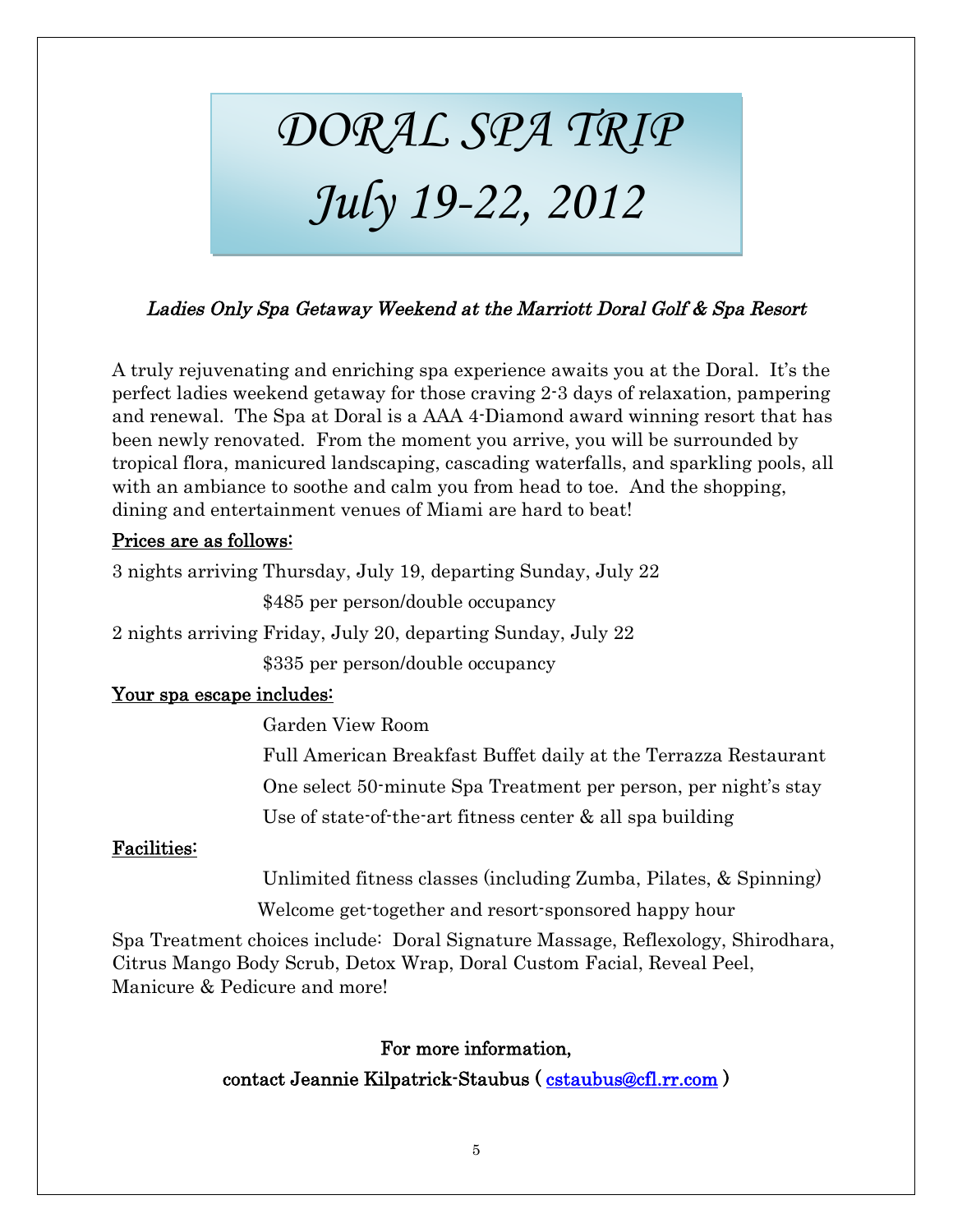### **Tour and Golf Ireland Pre-trip to Iceland September 2-13, 2012**

#### **RELAX IN THE BLUE LAGOON IN ICELAND AND DRINK A GUINNESS, TOUR, OR GOLF IN IRELAND**

Price per person, double occupancy - \$3450 and LOOK what it includes! Make your reservation now. Ireland only and single supplement upon request.

#### Pre-trip to Iceland Includes:

- Air transportation between Orlando and Reykjavik, Iceland via Delta (Sept 2)
- Transfer between airport and hotel via private motor coach
- $\bullet$  4 hour city tour
- x 3 nights at the 4 star Centrum Hotel located in downtown Reykjavik
- Breakfast daily
- Golden Circle tour with guide including buffet lunch
- $\bullet$  Northern lights tour with guide
- Transfer to Blue Lagoon with guide
- $\bullet$  Bus and guide trips tips
- Air transfer between Reykjavik and London

#### Ireland Trip Includes:

- Air transfer between London and Dublin
- $\bullet$  Meet & Greet at Dublin airport (Sept 6)
- 7 nights' accommodations (Sept 6 to 13)
- 7 full Irish breakfasts at your hotels
- 6 dinners at your hotels
- Bunratty Castle banquet dinner
- $\bullet$  Bus and guide trip tips
- Modern coach for 7 full days and  $\frac{1}{2}$  day including guide
- Execution Delta air between Shannon and Orlando (Sept 13)
- Entrance fees for:
	- x Guinness Storehouse, Waterford Crystal, Muckross House & Gardens, Tarbert-Kilimer ferry,Burren, Cliffs of Moher, Bunratty Castle & Folk Park.
	- x Golf Opportunity at Wicklow, Killarney, and Ennis. Green fees are extra.

Contact Clair Quenzler at clairqski@aol.com or 321-431-7638.